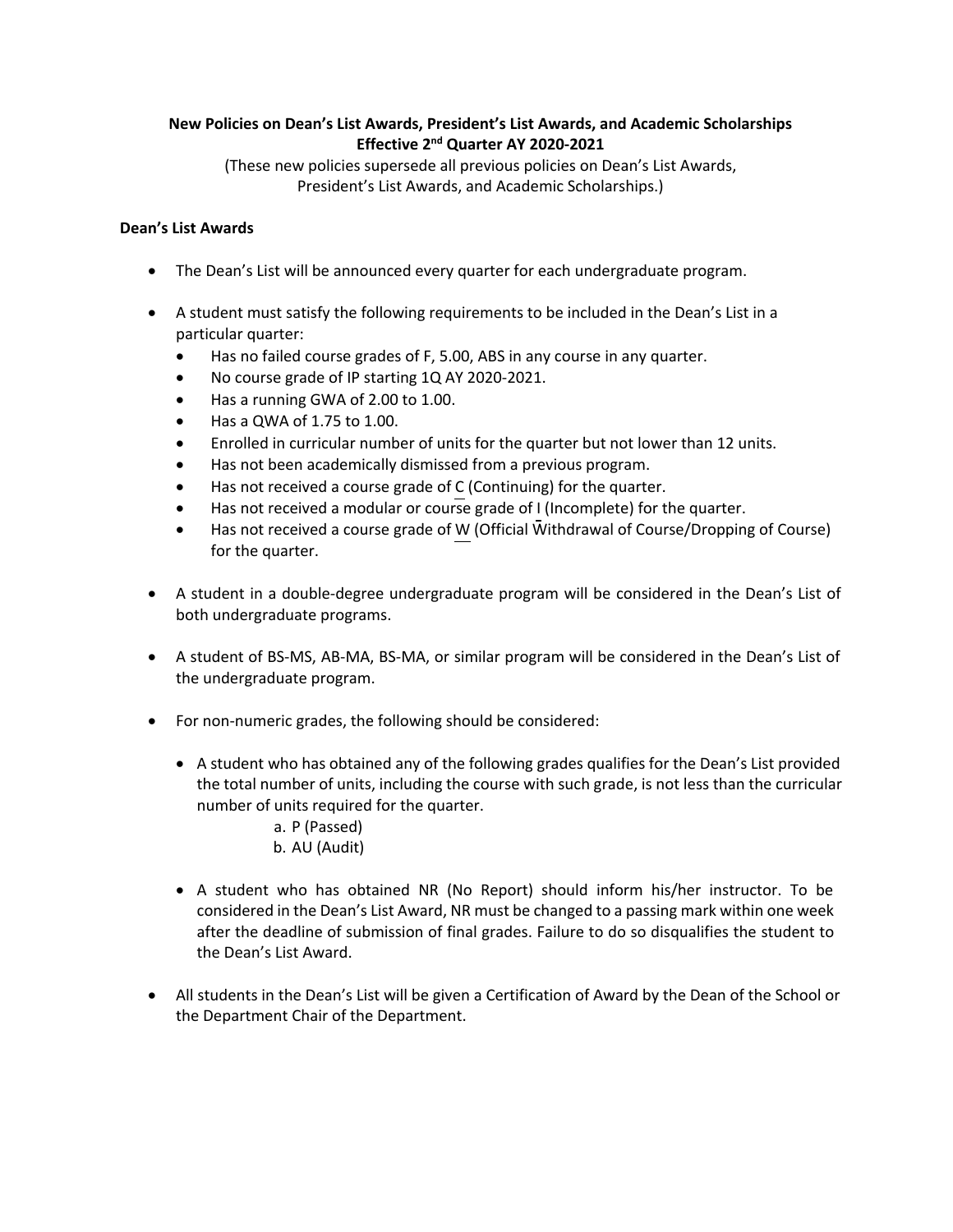## **President's List Awards**

- The President's List will be announced every quarter for each undergraduate program.
- Students in the Dean's List who belong to the top spot/spots for each program will be included in the President's List.
- The number of top spots for each program that will be included in the President's List will be determined based on the total number of students in a program:

| <b>Total Number of</b><br><b>Students in the</b> | Number of Top Spots in the President's List<br>for the Program |                               |                                                          |              |
|--------------------------------------------------|----------------------------------------------------------------|-------------------------------|----------------------------------------------------------|--------------|
| Program                                          | 1 <sup>st</sup> Year<br>Level                                  | 2 <sup>nd</sup> Year<br>Level | $3^{\text{rd}}$ and $4^{\text{th}}$<br><b>Year Level</b> | <b>Total</b> |
| $1 - 45$                                         |                                                                |                               |                                                          | 3            |
| 46-120                                           | 1                                                              |                               | 1                                                        | 3            |
| 121-250                                          | $\mathcal{P}$                                                  | $\mathcal{P}$                 | 2                                                        | 6            |
| 251-500                                          | 4                                                              |                               | 4                                                        | 12           |
| 501-1000                                         | 5                                                              | 5                             | 5                                                        | 15           |
| 1001-1500                                        |                                                                |                               |                                                          | 21           |
| 1501-2000                                        | 9                                                              | 9                             | 9                                                        | 27           |
| Above 2000                                       | 10                                                             | 10                            | 10                                                       | 30           |

• For 2nd Quarter of AY 2020-2021, the number of top spots that will be included in the President's List for the following programs and year levels are as follows:

| <b>Total Number of</b> | Number of Top Spots in the President's List |                      |                   |              |  |
|------------------------|---------------------------------------------|----------------------|-------------------|--------------|--|
| <b>Students in the</b> | for the Program                             |                      |                   |              |  |
| Program                | 1 <sup>st</sup> Year                        | 2 <sup>nd</sup> Year | 3rd and 4th       | <b>Total</b> |  |
|                        | Level                                       | Level                | <b>Year Level</b> |              |  |
| <b>CE</b>              | 10                                          | 10                   | 10                | 30           |  |
| AR                     | 7                                           | 7                    | 7                 | 21           |  |
| ME                     | 7                                           | $\overline{7}$       | 7                 | 21           |  |
| <b>CPE</b>             | 5                                           | 5                    | 5                 | 15           |  |
| ECE                    | 5                                           | 5                    | 5                 | 15           |  |
| IT                     | 5                                           | 5                    | 5                 | 15           |  |
| <b>CHE</b>             | 4                                           | 4                    | 4                 | 12           |  |
| EE                     | 4                                           | 4                    | 4                 | 12           |  |
| <b>BMMA</b>            | 4                                           | 4                    | 4                 | 12           |  |
| <b>CS</b>              | 4                                           | 4                    | 4                 | 12           |  |
| <b>CEM</b>             | 4                                           | 4                    | 4                 | 12           |  |
| <b>ESE</b>             | 4                                           | 4                    | 4                 | 12           |  |
| <b>MFGE</b>            | $\overline{2}$                              | $\overline{2}$       | 2                 | 6            |  |
| ΙE                     | $\overline{2}$                              | $\overline{2}$       | 2                 | 6            |  |
| <b>GEO</b>             | $\overline{2}$                              | 2                    | $\overline{2}$    | 6            |  |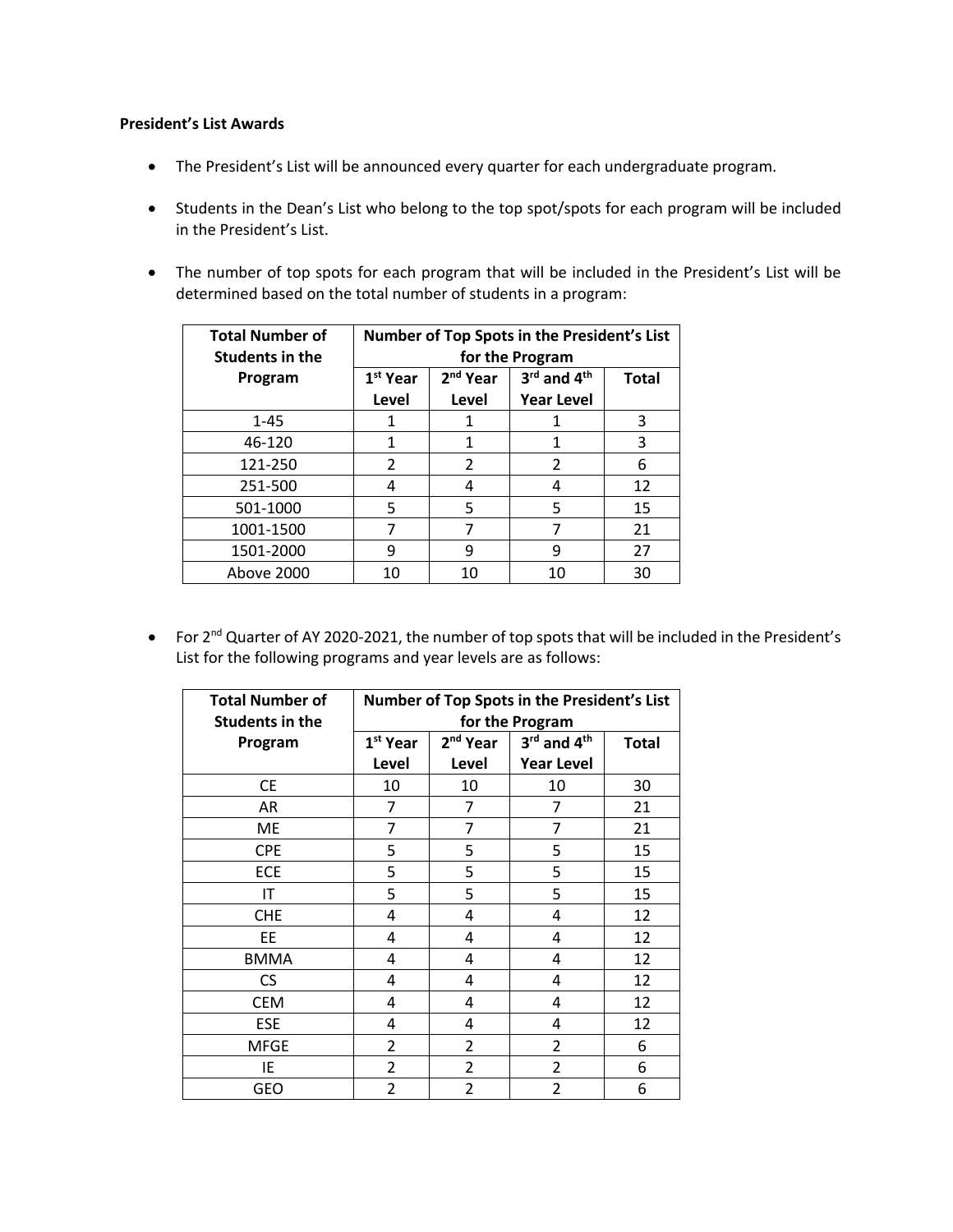| BA           | $\overline{2}$ | $\overline{2}$ | $\overline{2}$          | 6                       |
|--------------|----------------|----------------|-------------------------|-------------------------|
| BE           | $\overline{c}$ | $\overline{2}$ | $\overline{\mathbf{c}}$ | 6                       |
| DF           | $\overline{c}$ | $\overline{2}$ | $\overline{2}$          | 6                       |
| <b>MSE</b>   | $\overline{1}$ | $\mathbf{1}$   | $\mathbf{1}$            | 3                       |
| <b>INT</b>   | $\mathbf{1}$   | $\overline{1}$ | $\mathbf 1$             | 3                       |
| <b>CHM</b>   | $\overline{1}$ | $\overline{1}$ | $\mathbf{1}$            | $\overline{3}$          |
| IS           | $\mathbf 1$    | $\mathbf 1$    | $\mathbf{1}$            | 3                       |
| <b>SEM</b>   | $\overline{1}$ | $\mathbf{1}$   | $\mathbf{1}$            | 3                       |
| <b>PSYB</b>  | $\mathbf{1}$   | $\mathbf{1}$   | $\mathbf{1}$            | 3                       |
| <b>PSYA</b>  | $\overline{1}$ | $\overline{1}$ | $\mathbf{1}$            | 3                       |
| PHY          | $\mathbf{1}$   | $\overline{1}$ | $\mathbf{1}$            | $\overline{3}$          |
| EMC          | $\mathbf{1}$   | $\mathbf{1}$   | $\mathbf 1$             | 3                       |
| <b>BPE</b>   | $\mathbf{1}$   | $\mathbf{1}$   | $\mathbf 1$             | 3                       |
| <b>ACT</b>   | $\mathbf{1}$   | $\mathbf{1}$   | $\mathbf{1}$            | 3                       |
| ID           | $\overline{1}$ | $\mathbf{1}$   | $\mathbf{1}$            | $\overline{3}$          |
| DS           | $\overline{1}$ | $\overline{1}$ | $\mathbf{1}$            | 3                       |
| <b>TCB</b>   | $\mathbf{1}$   | $\mathbf{1}$   | $\mathbf 1$             | 3                       |
| <b>ADA</b>   | $\mathbf{1}$   | $\overline{1}$ | $\mathbf 1$             | 3                       |
| <b>EDT</b>   | $\overline{1}$ | $\mathbf{1}$   | $\mathbf{1}$            | $\overline{\mathbf{3}}$ |
| <b>HRM</b>   | $\overline{1}$ | $\mathbf{1}$   | $\overline{1}$          | 3                       |
| <b>ENT</b>   | $\overline{1}$ | $\overline{1}$ | $\mathbf{1}$            | 3                       |
| <b>MNSE</b>  | $\mathbf{1}$   | $\mathbf{1}$   | $\mathbf{1}$            | 3                       |
| <b>Total</b> | 94             | 94             | 94                      | 282                     |

- All students in the President's List will be given a Certification of Award by the President of Mapua University.
- Only students in the President's List will be qualified for Academic Scholarship for the succeeding term.
- A student can only benefit from one scholarship provided by the university. This means that if a student under a Mapua-sponsored scholarship qualifies for academic scholarship, he/she must choose only one scholarship.
- A student in a double-degree undergraduate program who is included in the President's List in two undergraduate programs can only avail the academic scholarship for one program.
- All students in the President's List with a QWA of 1.50 to 1.00 will be given FULL Academic Scholarship of 100% tuition fee discount.
- All students in the President's List with a QWA of 1.75 to 1.51 will be given HALF Academic Scholarship of 50% tuition fee discount.
- A qualified student must avail of the scholarship immediately in the succeeding term. If the student would like to avail the academic scholarship, he/she must go to the Center for Scholarship and Financial Assistance (CSFA) to sign the undertaking for academic scholarship.